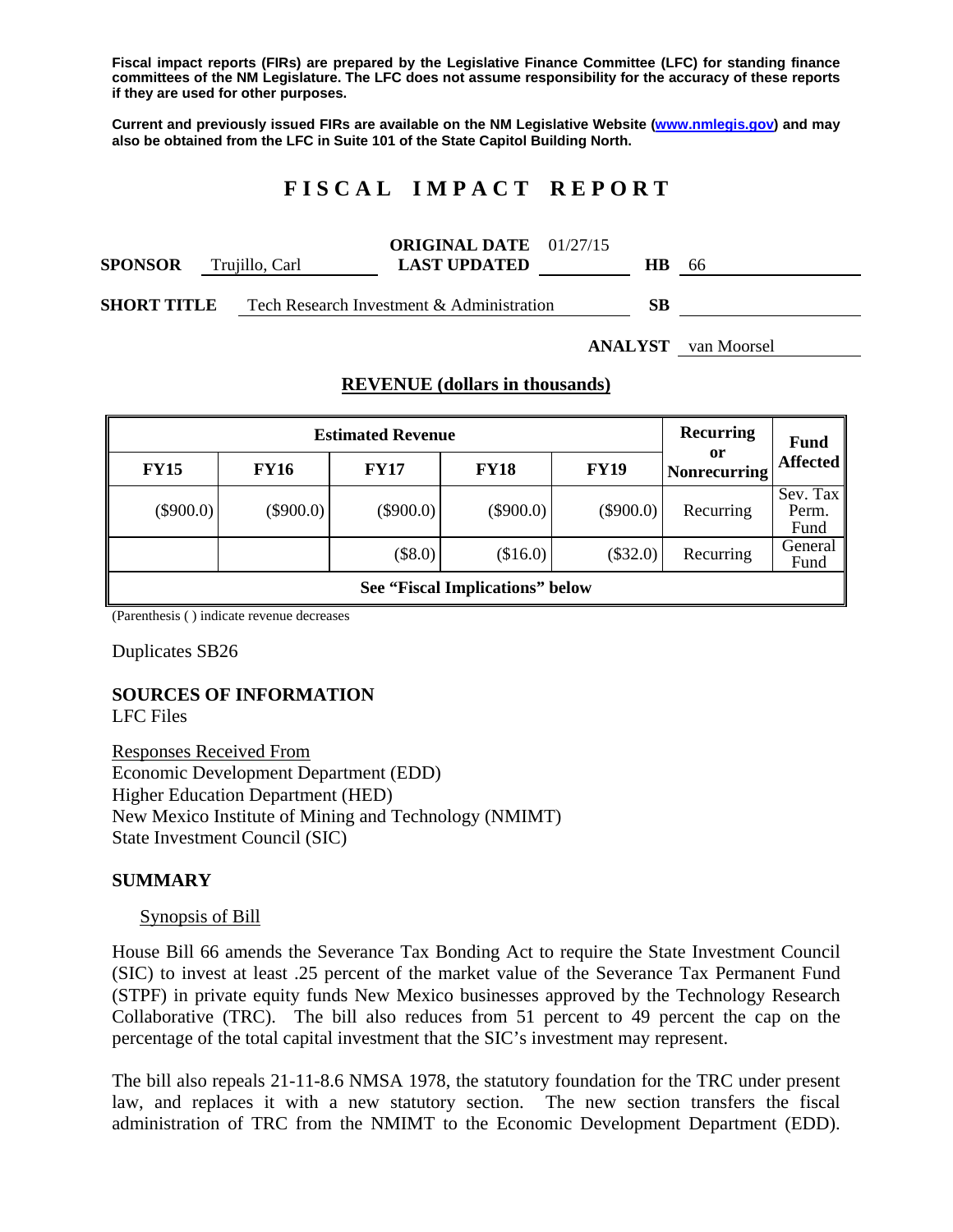The new section also changes the composition of the eleven-member TRC board and requires monthly, rather than quarterly meetings. The new composition replaces the governor or governor's designee with the secretary of economic development, who may only vote to break a tie. The at-large appointees are now also required to include persons with expertise in the law, investment banking venture capital, entrepreneurship, or technology businesses. The new section also exempts the meetings of the TRC board from the requirements of the Inspection of Public Records Act.

There is no effective date of this bill. It is assumed that the new effective date is 90 days after this session ends.

# **FISCAL IMPLICATIONS**

The fiscal impact on the STPF is likely to be negative, or at minimum, expensive in terms of expected risk-adjusted returns relative to opportunity cost. SIC notes the bill requires about \$12 million to be invested in technology businesses in New Mexico, but the return on this investment cannot be reasonably estimated because the businesses that will be invested in have not been identified.

However, using SIC's past experience with various Economically Targeted Investments (ETIs) as a guide, investment returns will be significantly lower than would otherwise be expected for investments with a similar level of risk (early stage venture investments are among the riskiest available in terms of financial returns). Currently, the 10 percent of the STPF that is invested in ETIs is estimated to cost the STPF \$40 million annually in forgone returns compared to market rate investments.

SIC notes that, assuming a 0 percent investment returns on nearly \$12 million, once fully deployed, the yearly opportunity cost would be approximately \$900 thousand had that money been otherwise invested to achieve overall long-term investment returns of 7.5 percent.

Under this scenario, the annual impact on reduced distributions to the general fund from the STPF would grow to approximately \$40 thousand once fully incorporated into the 5-year rolling average of the year-end fund market value.

### **SIGNIFICANT ISSUES**

Under current law, SIC is authorized to invest up to 9 percent of the STPF in New Mexican technology businesses based upon review and recommendation by the SIC's private equity investment advisory committee (PEIAC). The amendment maintains the 9 percent cap and the role of PEIAC.

The bill requires that .25 percent of the STPF (roughly \$12 million) be invested in New Mexican businesses approved by TRC, but does not address what should happen if no suitable investments can be found, to the satisfaction of both the TRC board and SIC.

The SIC notes HB66 would require that the TRC review and approve or disapprove all equity investments in NM businesses to be made by the State Investment Council under NMSA § 7-27- 5.15. While it would be understandable that TRC would approve its own investments, HB66 takes the concept a step farther, effectively giving "veto power" to the TRC over the State Investment Council and its fiduciary authority regarding the full 9 percent of the STPF currently authorized for NM private equity.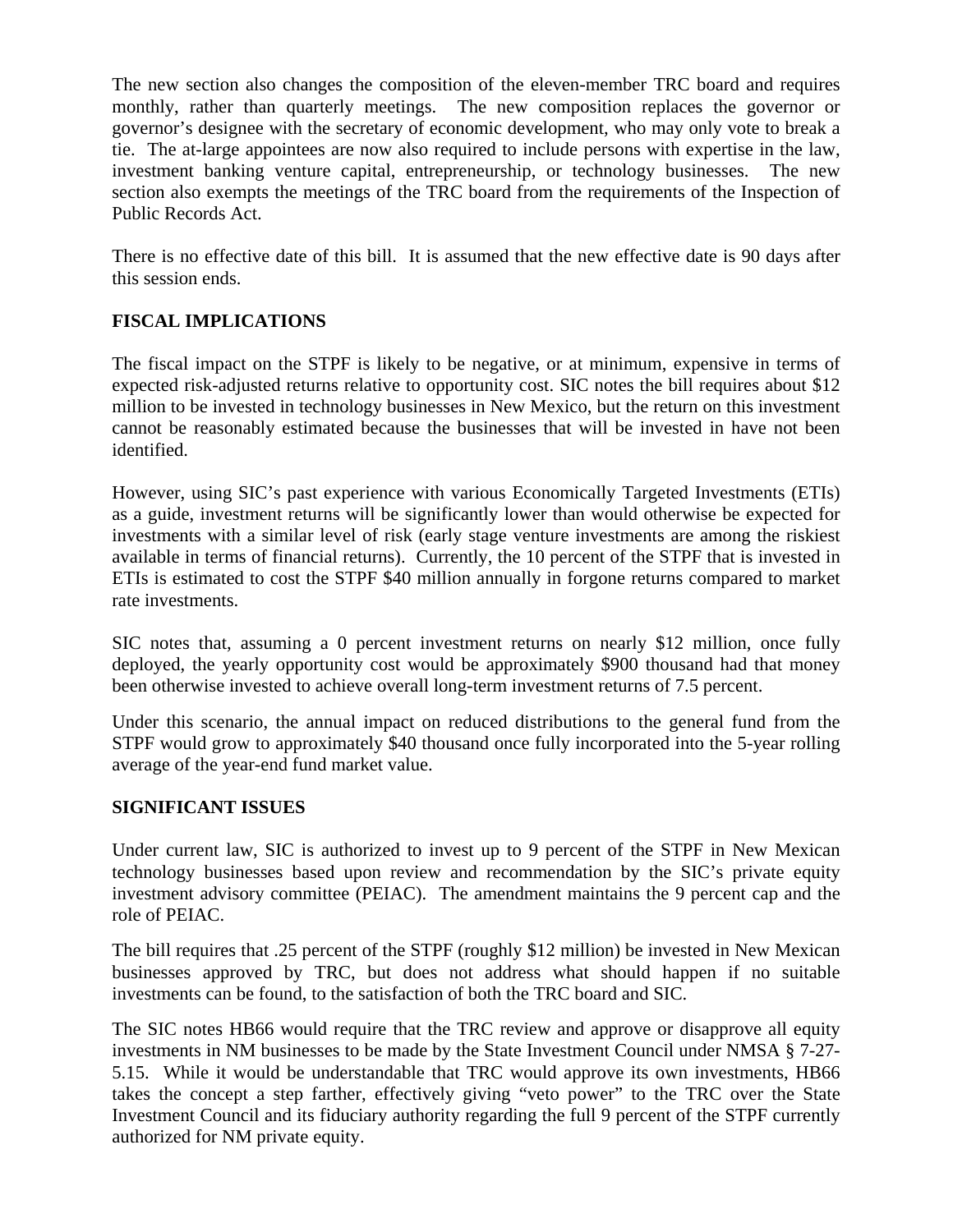SIC adds that HB66 does not place a time requirement on when the SIC/TRC "shall" invest the \$11.7 million into TRC-authorized investments. However, it does require that the investments be made, which puts into question whether investments might be made regardless of whether they meet the quality standards of the Uniform Prudent Investment Act, which governs all investments made by the SIC under law, and is in place to help ensure its investments are made in the best fiduciary interests of the STPF.

EDD notes in its analysis of the bill that many other states, including those bordering or in close proximity to New Mexico, have implemented funded initiatives based on commercialization of new technologies, creating the basis for a strong technology-based, higher wage economy. According to EDD these commercialization initiatives are focused on building a pipeline of opportunities for new, scalable products and service companies, many which could in rural areas and are clean manufacturers. EDD adds, funding is key to building that pipeline by maturing technologies by building prototypes for testing and to gain early customers. New Mexico is rich in technology assets, but without funding, the technologies remain in the lab or university once the research funding is depleted and the economic rewards are not realized.

NMIMT adds that the three research educational institutions in New Mexico contributed almost \$325 million in externally funded grants and contracts last year to the state's economy. Some of this research technology is being spun out of the universities into commercial ventures but without additional financial assistance from the state most of the intellectual property becomes dormant within the institutions. With some assistance from the TRC fund, NMIMT points out, the opportunity to develop the intellectual property created by our New Mexico's institutions, partnered with private industry and strategically focused on technology initiatives identified by the TRC may have a positive impact on the state's economy.

## **PERFORMANCE IMPLICATIONS**

The SIC notes that although an \$11.7 million investment is relatively small on the scale of a \$4.6 billion dollar fund, the potential drag on portfolio performance of compounding 0 percent return investments is well documented. The LFC has previously noted that historic performance of the STPF has lagged the LGPF by as much as 1 percent primarily due to investment underperformance of ETIs including NM venture capital; 0 percent interest film investments, and loss of SBIC equity investments. One-percent of underperformance on a \$4.6 billion fund is \$46 million annually.

## **ADMINISTRATIVE IMPLICATIONS**

Currently, SIC and its Private Equity Advisory Investment Committee (PEAIC) employ private equity fund managers by making commitments to their fund through the NM Private Equity Investment Program (NMPEIP). The Council and its staff, while responsible for closely monitoring investment decisions made by these NM-based private equity managers, remain passive investors in the process, who rely significantly on the professional managers they have hired to make quality investments. The manager is, in-turn, financially incentivized to make the best investments possible, as if ultimately successful, the manager will share in the profits, or carried interest ("carry"), of a company's exit via sale, merger or initial public offering (IPO).

If the SIC would still be allowed to employ its private equity advisor in this capacity, in tandem with TRC, suitable compensation and/or profit sharing would have to be arranged by the Council or EDD. Such payments and costs are not contemplated by the bill.